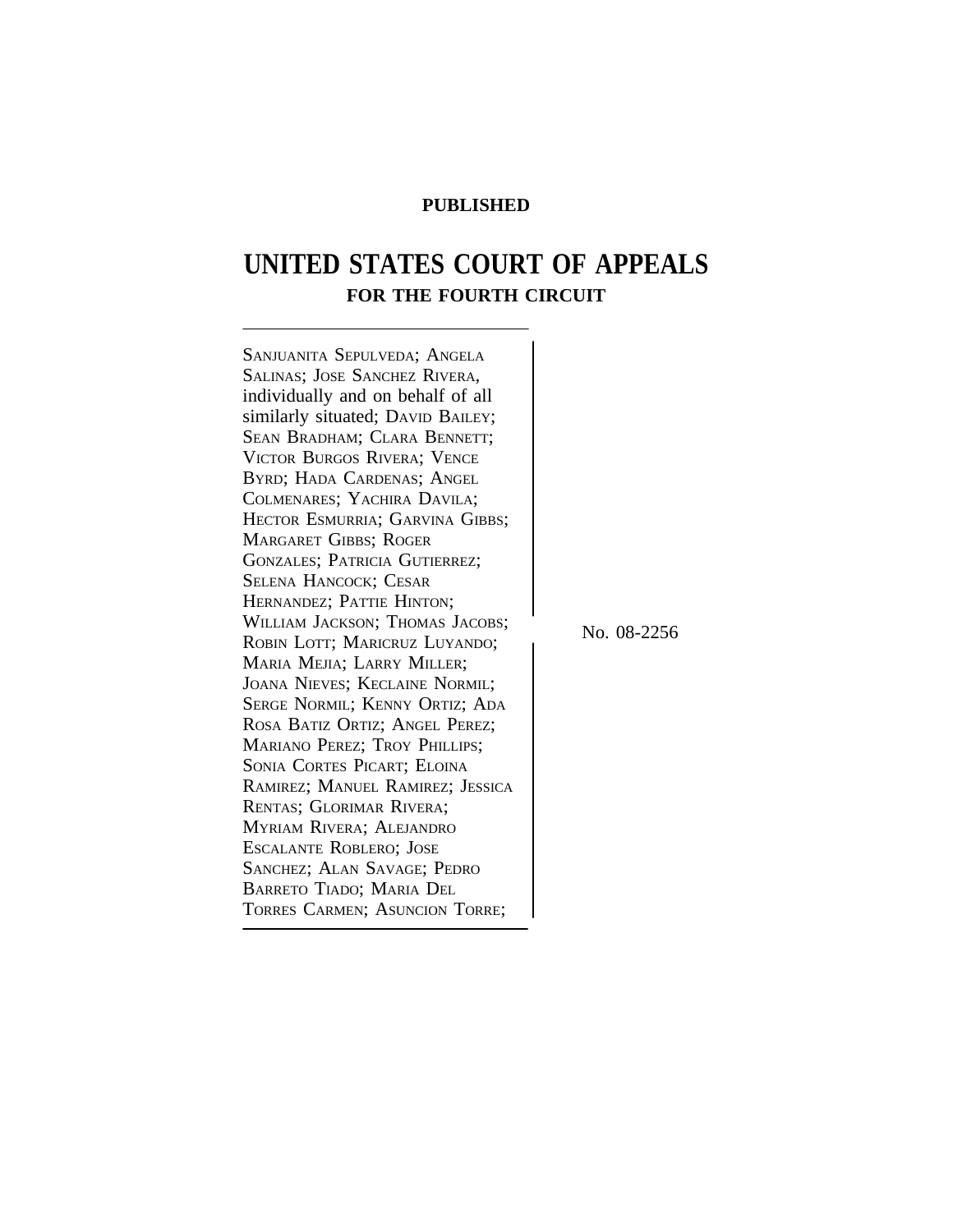CORTEZ TRUITT; JOSE VALENTIN; MONSERRATE VELEZ; ROLAND WOODS; NORA L. ALVARADO; LUIS RIVERA FLECHA; ALEJANDRO TZUM VICENTE; IVONNE GONZALEZ; MIGUEL MARTIN LEON; OLGA MALPICA; FRANCISCA PEREZ; JOSE RICO; EVELYN TRINIDAD LIERAS; MARIZOL ZAYA JIMENEZ; JOSE J. CASTRO; DIANIRA COTTO DIAZ; ENIS DALISJO VALLES; MOISES FLORES CARBONELL; EMELDA GOMEZ; JOHNNY LUPO LEON; SERAFIN MORALES; FELIX QUINTANA MALDONADO; ESSAU RIVERA; ALEXIS ALAMEDA; ESPERANZA ALVAREZ; <sup>L</sup>ORY ALVINO-LOPEZ; RAMON CRUZ SERGES; JOHNNY HUERTAS; EDGARDO JIMENEZ MOLINA; FERNANDO NATARENO; ALICIA ORTIZ SANCHEZ; JULIO REYES PEREZ; ALBERT TORRES MORALES; HECTOR S. VELASQUEZ; JENNIFER VALENTIN VELEZ; CARMEN ACEVEDO; CELINES LOPEZ CARMONA; ROBERTA MARTINEZ; ELIZABETH MEDELLIN; KEILA MONTANEZ SANTOS; YESENIA VEGA; GLADYS ARROYO; KARINA BELASKES PIRIS; JOSE O. GARCIA; SUZETTE GARCIA BARBOSA; SANTOS GRAMAJO MAZARIEGOS; MICHAEL GUERENA PAGAN; MANUEL J. HERNANDEZ; <sup>G</sup>LORIA KIDWELL; VERONICA S.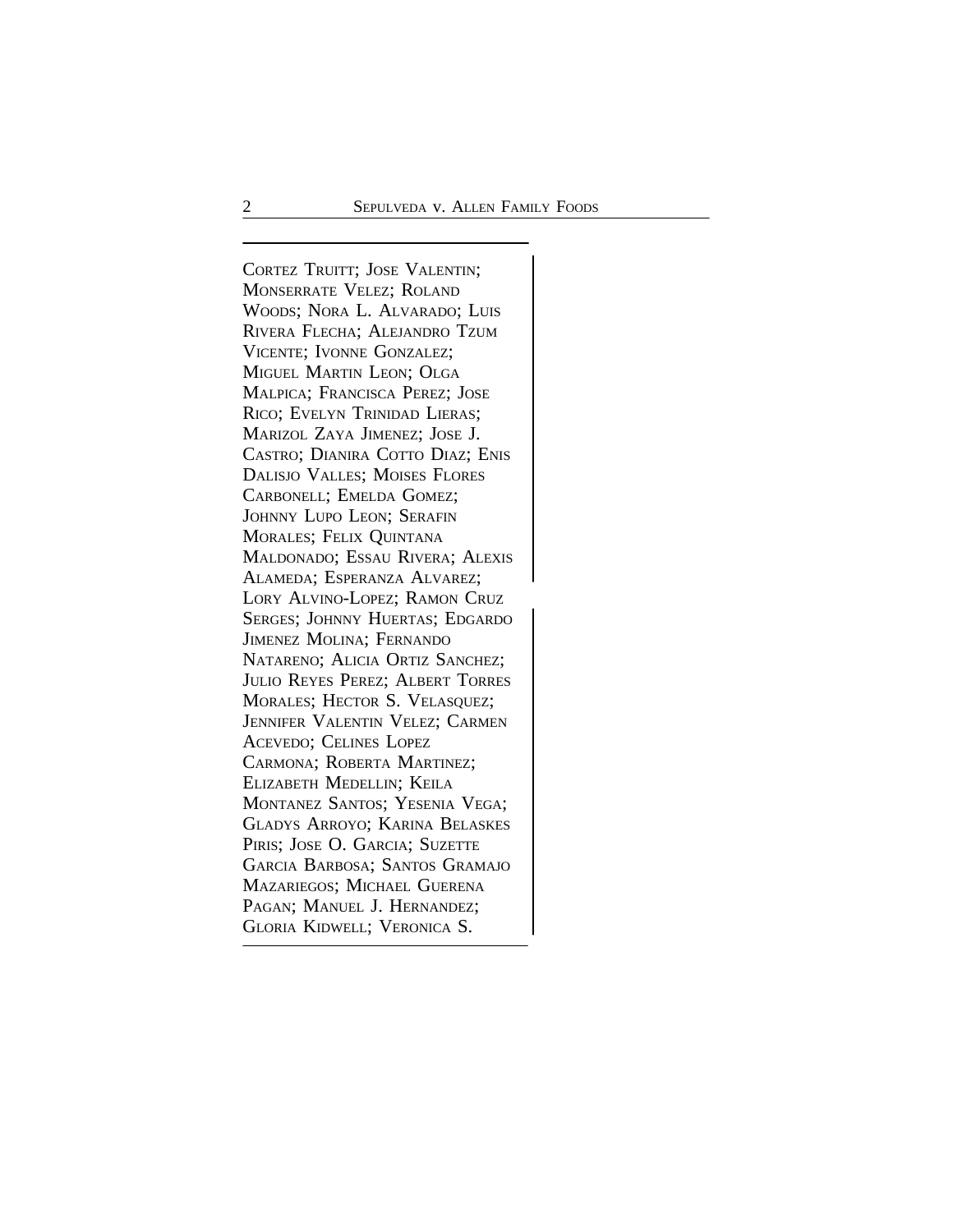<sup>L</sup>UGO; JORGE E. MEDINA GONZALEZ; PEDRO C. NIEVES; RODOLFO RAMIREZ LOPEZ; JUDY C. RAMOS; WILFREDO J. RODRIGUEZ; JOSE LUIZ SANCHEZ; HARRY SANTIAGO; REBERT AMISIAL; ROSITA AMISIAL; KENNETH A. ARMSTRONG; DAVID W. BADGER; DOROTHY M. BAILEY; FILOMENA BARTOLON; MARTHA BELL; MARIA BERDUO; GALEN BYERLY; DIEUNATHAN CUSTIN; HECTOR COLON CLASS; JAIRO CORADO; ALLISON M. DAVIS; LIONEL BUENO; MIMOSE DELIUS; MARILITZA FERRER-FIGUEROA; GERALDINE FOREMAN; CHARLES D. FREEMAN; VIRGINIA GAONA; BURNELL GIBBS; ELIZABETH <sup>G</sup>ONZALEZ-COLON; ABILIO HERNANDEZ; ALEJANDRA HIDALGO; KATHY D. HOUCHENS; LOLA M. JACKSON; ARTHUR JOHNSON; MARVIN KEATON; MARIA A. LAGUNAS; SHEILA J. LOPEZ; TITO LOPEZ; WANDA IVETTE LUCIANO SOLIS; LEROY MANN, SR.; JEAN MARCELIN; MARCELINA L. MARIOT; LORRAINE MILES; SAMANTHA MIRELES; EDUARDO MORALES; NANCY ORTIZ NIEVES; LAINYA NOEL; HERIBERTO C. OLIVO; MARILYN ORTIZ RODRIGUEZ; SHARON N. ORTIZ; LARRY D. PARKER; YAHAIRA PAGAN; VAINQUEUR PAUL; METELLUS <sup>P</sup>IERRE-LOUIS; GLADYS E.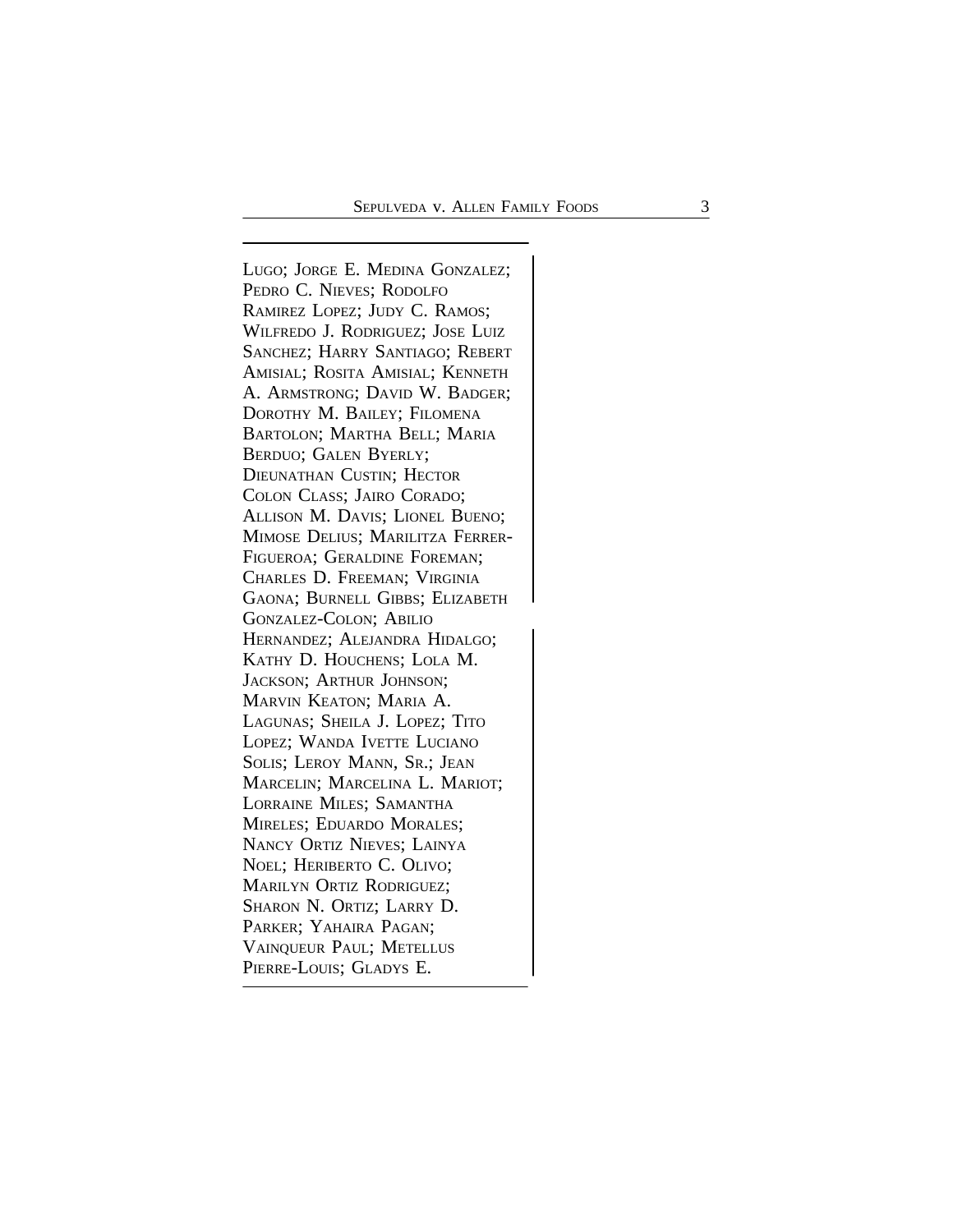<sup>R</sup>AMOS; LUZ N. RAMOS ORTIZ; IVONIA RAYMOND; ALEXANDER J. RICHARDSON; JEAN RICHE; LULA RIDDICK; WALTER RIVERA ROSA; CHRISTINE ROUNDTREE; RAFAEL R. SANTIAGO; PELIZIA SATIRIN; ELAINE SHEPPARD; SAIDA SOTO; ESTHER RE SUTTON; CHARLIE THOMAS; JONATHAN TORRES FIGUEROA; MATTHEW D. TRAGO; SILVIA TRUITT; JACKIE D. TULL; MARIO VELASQUEZ; ROBERTO VELASQUEZ FIGUEROA; LUCIEN VERNET; ELIZABETH VITELA; ALEX WASHINGTON; RUTH ANN WHITE; GARY D. WILLIAMS; LINDA WOODS; ELIOT YASE VELEZ; YAHAIRA NAVARRO GONZALES; LIDIA NUNEZ RODRIGUEZ; JUAN RODRIGUEZ; GLADYS M. STEPHENS; AIDA N. TEXEIRA MELENDEZ; FREDDIE A. TORRES; JIMMIE TORRES RIVERA; JONATHAN D. TRAVIES; CEFERINO J. VASQUEZ; BRIAN WILLIAMS; AGAPITO ALVARADO; LAURA ASCENCIO; CLINTON A. BECKETT; EDWIN BORRERO; JOSE CABALLERO; <sup>C</sup>HRISTIAN CAJIGAS;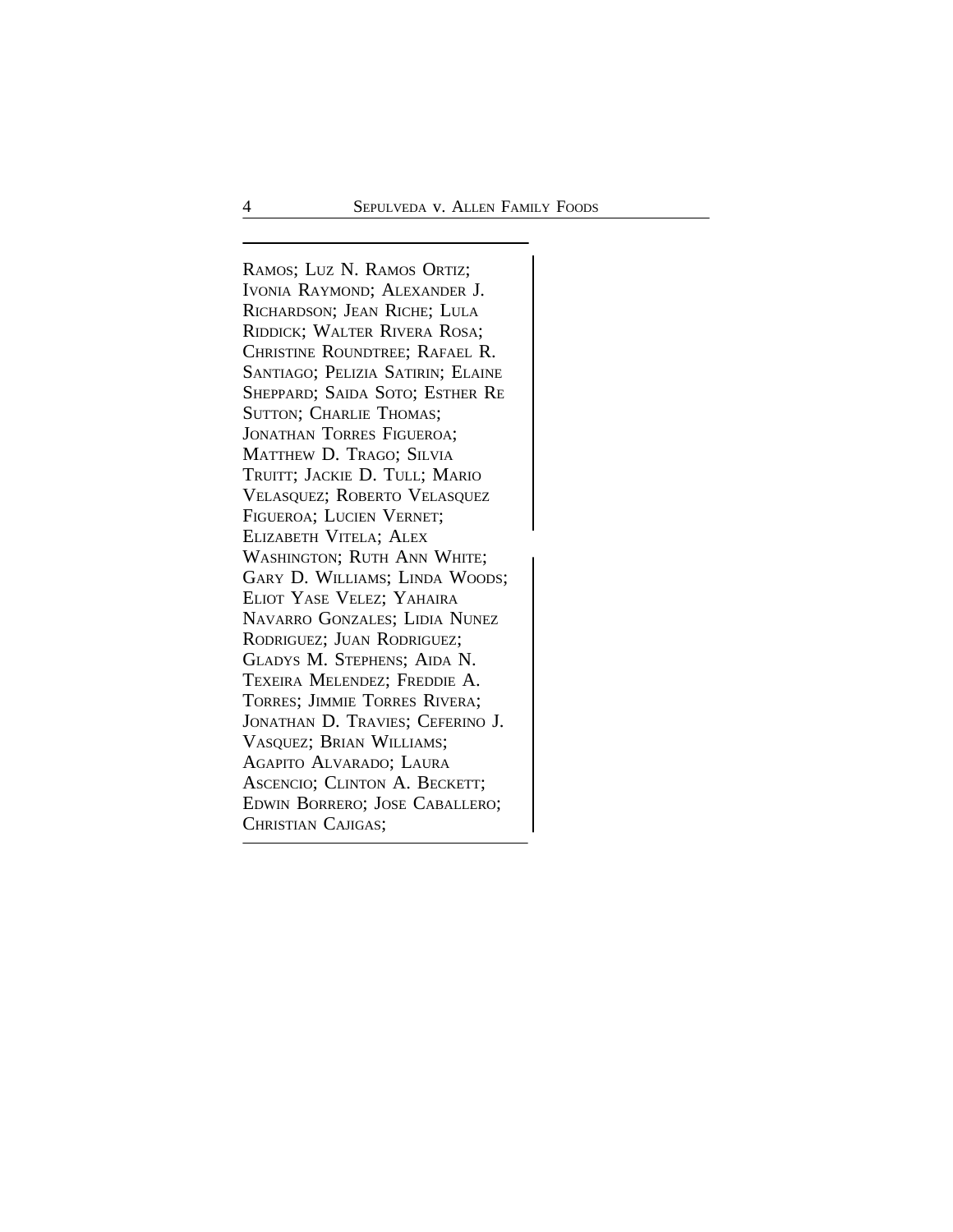<sup>A</sup>NDREA CARTER; GLORIA CASTANEDA; JACOB CEUS; EDUARDO COLON RIVERA; YAJAIRA CRUZ; LUCY CRUZ HIRALDO; THOMAS DANIELS; LIANETTE DE JESUS; JANNIE M. EVANS; CHARITABLE EXANTUS; WANDA FERNANDEZ; FRANCISCO R. FERRER; LEFILS FLORES; MARCELLUS M. FOOKS; ELI S. GARCIA; MANUEL GAUCIN; ROBERT GEDEON; ANNIE GEORGE; NORMA I. GIRALD; JAMES A. GREEN; ANNETTE GUSTIN; <sup>J</sup>ACQUELINE GUSTIN; HAROLD A. <sup>H</sup>ARRIS; JEAN A. LARKIN; KEITH P. LOFLAND; ESTEL MAXION; ARACELI MEDELLIN; DONNEIL MARK MURRAY; RAMON OLIVA; MARTA ORTIZ; FLORA ORTIZ MORALES; ANGEL LUIS PEREZ; ARCHIBALD PIERRE; ODETTE PIERRE; CHARLES L. PINDER; JACQUELINE REGUSME; GLECERIA V. REYES; ROBERTO DENNIS RIVERA; RAUL M. RODRIGUEZ; WANDA RODRIGUEZ; JAHAIRA RODRIGUEZ CONDE; SAMUEL ROQUE-RAMOS; SAMUEL ROQUE-<sup>R</sup>AMOS; MARCOS A. SANTIAGO;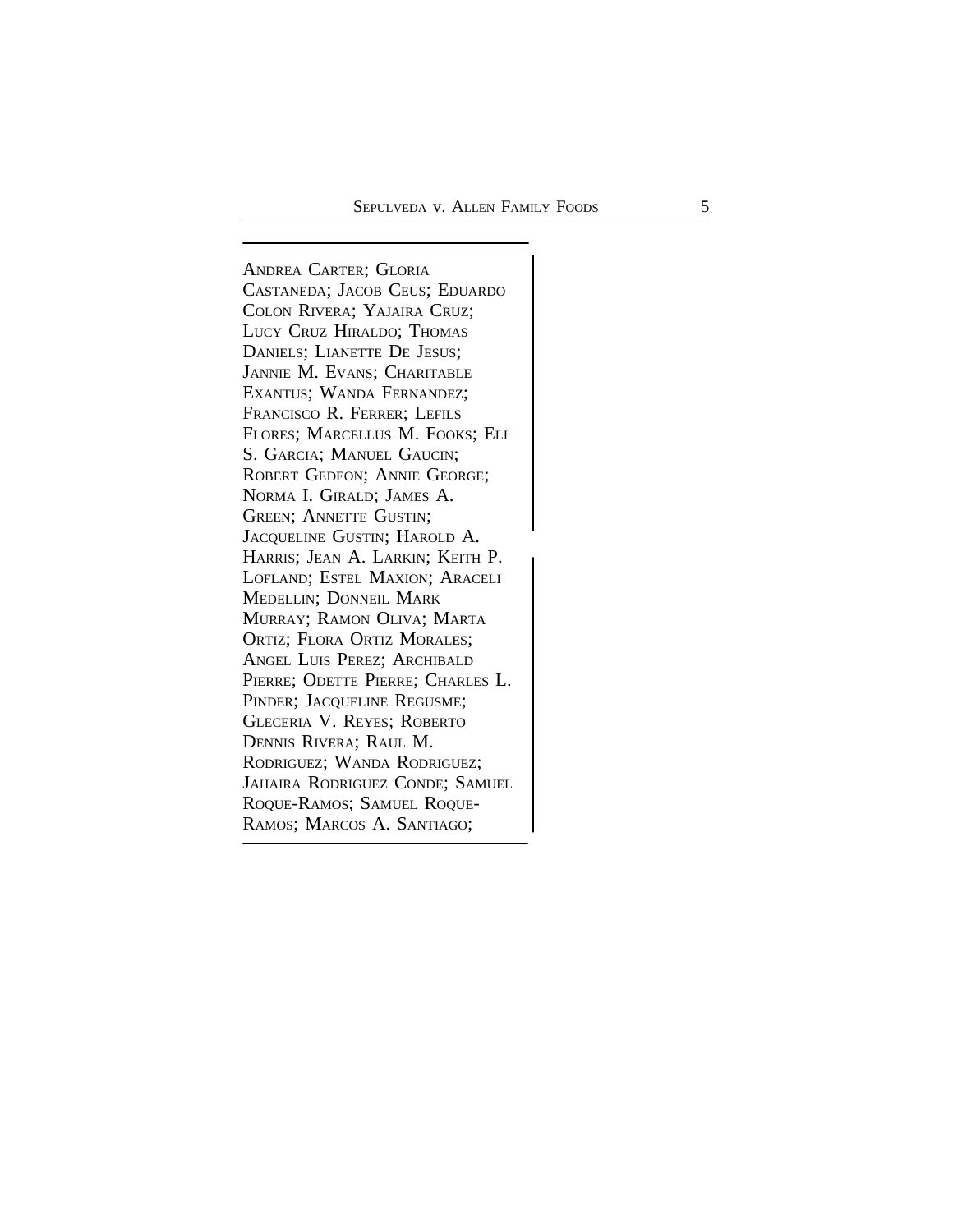<sup>B</sup>RENDA SHIELDS; WILLIAM HENRY TEAGLE; WILLMARI TORRES REYES; HAMARA VAZGUEZ; ELIMAS VELASQUEZ; JULIO M. VELASQUEZ; WILLIAM L. BAGWELL, JR.; SHARLENE DIAL; JEFFREY HANCOCK; LAVERNE HARRIS; HARRY A. ORTIZ; <sup>J</sup>OSE RAMIREZ; CRISTINA RODRIGUEZ; CARL STALLINGS, *Plaintiffs-Appellants,* v. ALLEN FAMILY FOODS,

INCORPORATED,

*Defendant-Appellee.*

Appeal from the United States District Court for the District of Maryland, at Baltimore. Marvin J. Garbis, Senior District Judge. (1:07-cv-00097-MJG)

Argued: October 28, 2009

Decided: December 29, 2009

Before WILKINSON and NIEMEYER, Circuit Judges, and Anthony J. TRENGA, United States District Judge for the Eastern District of Virginia, sitting by designation.

Affirmed by published opinion. Judge Wilkinson wrote the opinion, in which Judge Niemeyer and Judge Trenga joined.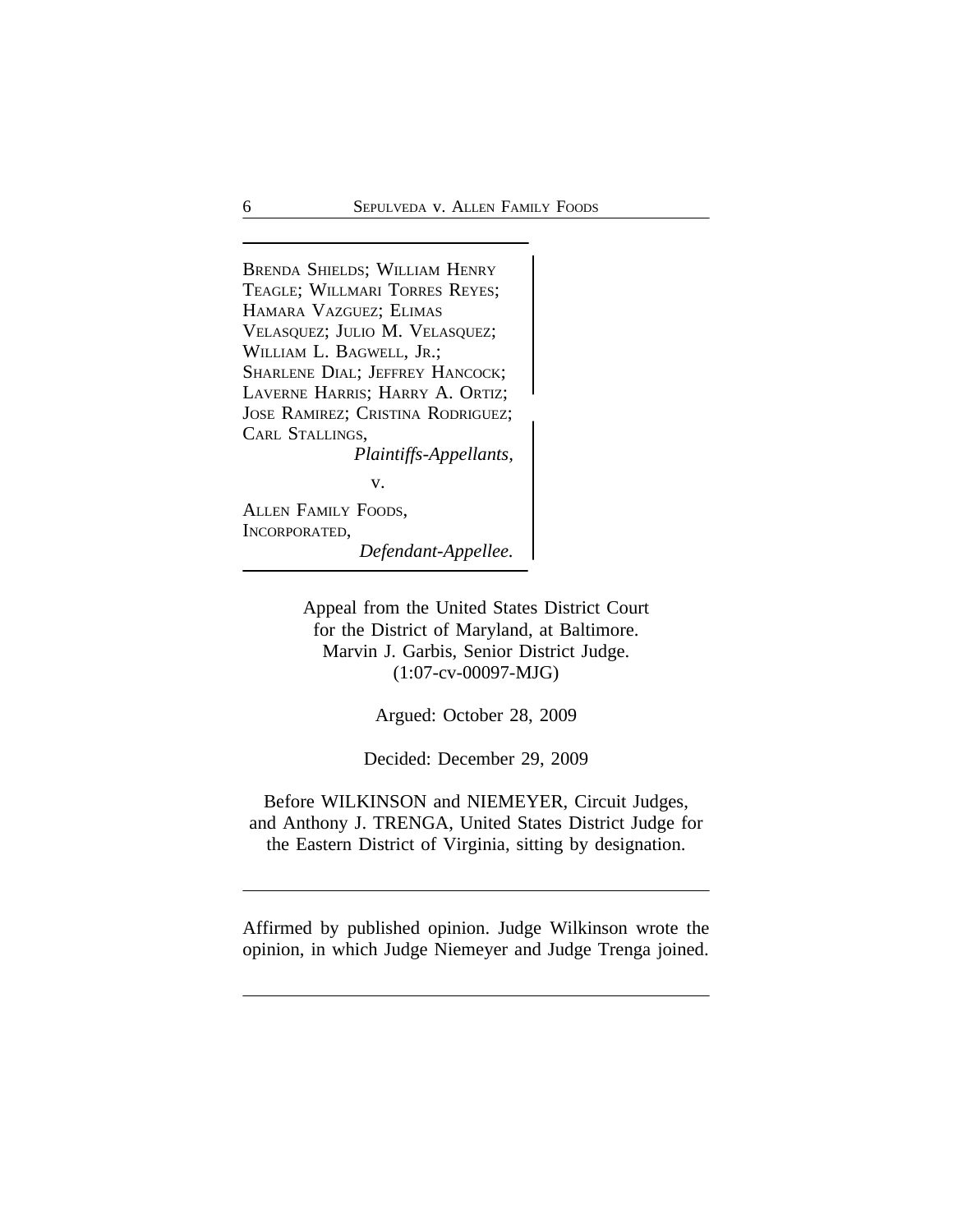#### **COUNSEL**

**ARGUED**: C. Christopher Brown, BROWN, GOLDSTEIN & LEVY, LLP, Baltimore, Maryland, for Appellants. Arthur Mortimer Brewer, SHAWE & ROSENTHAL, LLP, Baltimore, Maryland, for Appellee. **ON BRIEF:** Jane R. Flanagan, BROWN, GOLDSTEIN & LEVY, LLP, Baltimore, Maryland, for Appellants. Eric Hemmendinger, Teresa D. Teare, SHAWE & ROSENTHAL, LLP, Baltimore, Maryland, for Appellee.

#### **OPINION**

# WILKINSON, Circuit Judge:

Under the Fair Labor Standards Act, 29 U.S.C. § 201 *et seq.* (2006), employers and unions may agree through collective bargaining to exclude "any time spent in changing clothes . . . at the beginning or end of each workday" from compensable work time. § 203(o). In this case, we are asked to determine whether the donning and doffing of protective gear at a poultry processing plant constitutes "changing clothes" within the meaning of Section 203(o). We conclude that it does. Consequently, the employer and union here may—as they currently have—exclude donning and doffing from compensable work time.

Our holding, of course, does not mean that employees should not be paid for time spent donning and doffing protective gear. Instead, it simply recognizes that the purpose of Section 203(o) is to leave this issue to the collectivebargaining process. Employers and unions are free to determine for themselves how much compensable time should be allocated and for what activities of "changing clothes." This sort of fact-intensive determination has classically been grist for the mill of collective bargaining, and Congress ensured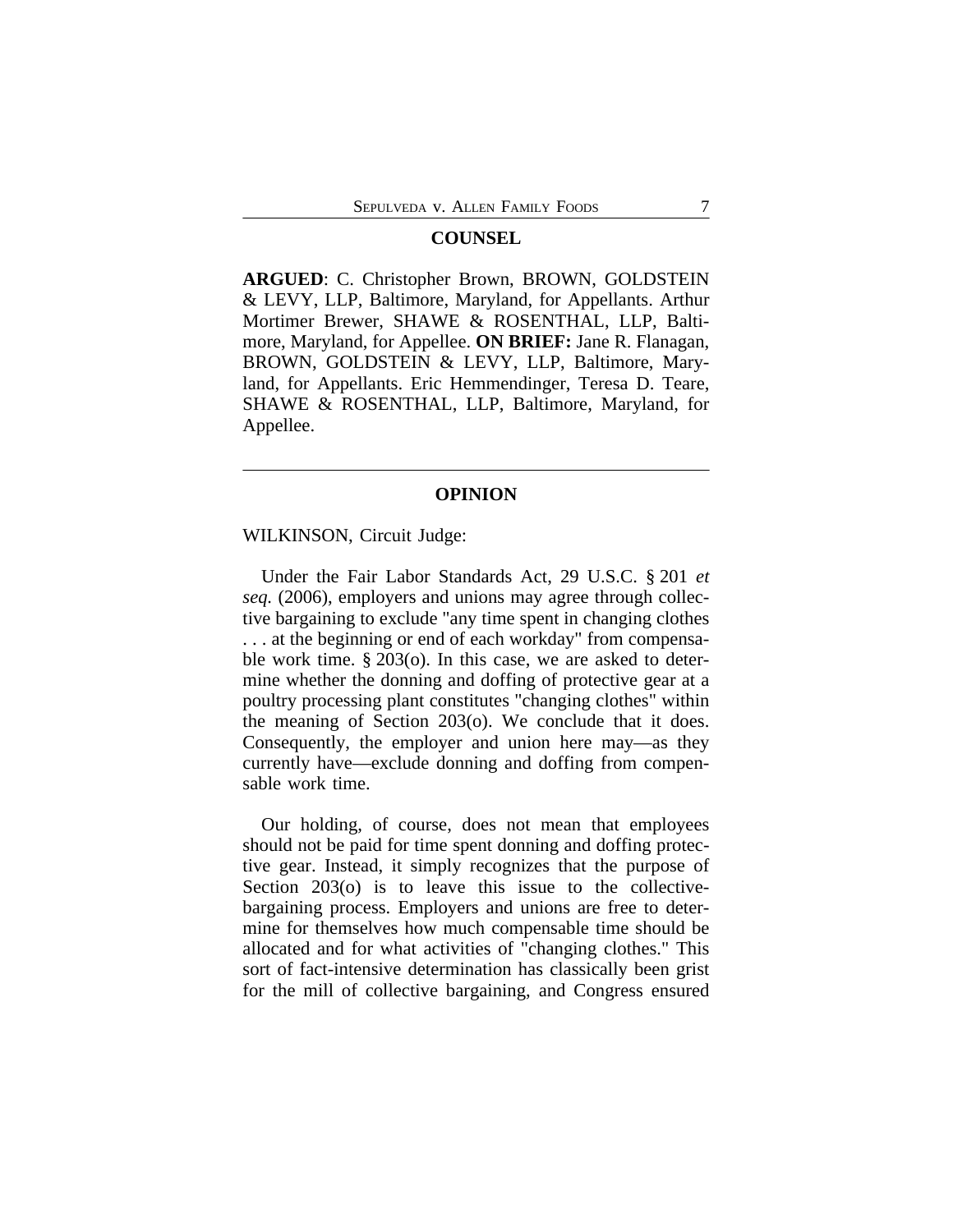that employers and unions could keep it that way by enacting Section 203(o).

I.

Allen Family Foods, Inc. ("the company") is engaged in the business of processing poultry. It operates several plants, including one in Harbeson, Delaware that employs approximately 1,200 people. A production line conveys poultry through this plant for processing and then packaging for eventual distribution.

The employees who work on the production line are required to wear the following items: (1) safety, steel-toe shoes, (2) a United States Department of Agriculture (USDA) required smock, (3) a USDA required plastic apron, (4) safety glasses, (5) ear plugs, (6) a bump cap, (7) a hair net, (8) USDA required rubber gloves, (9) sleeves, and (10) arm shields. The company commonly refers to these items as either "protective gear" or "personal protective equipment."

At the beginning of each workday, production employees must don these items. They typically do so in the plant's locker room or as they walk from the locker room to the production area. Once they enter that area, they sanitize their gear by dipping their gloves into a tank, splashing the liquid solution onto their aprons, and stepping through a footbath. Afterward, they take their places along the production line and begin the task of processing poultry.

Each day, the employees receive a thirty-minute lunch break, during which no chickens are placed on the production line. Employees are free to leave the production area when the last chicken passes their stations but are expected to be back when the first new chicken arrives. During the lunch break, they typically take off their gloves and aprons, wash up, and then walk to the cafeteria. Upon returning to the production area, they put these items back on and then sanitize them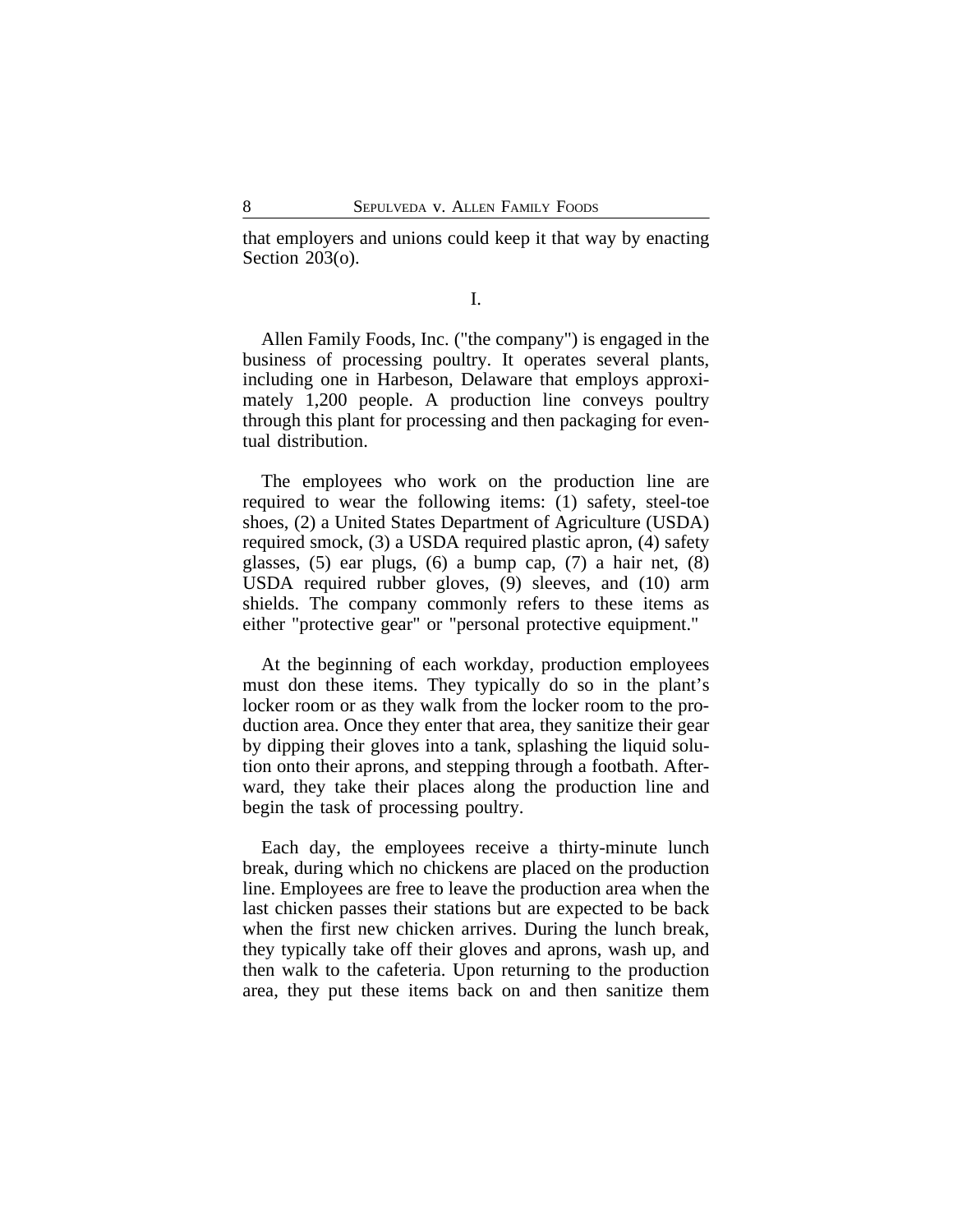before resuming work. At the end of each workday, the employees are not required to go through a particular routine. But they typically rinse and doff their gear before leaving the plant.

The company has a long-standing practice of paying these employees on the basis of "line time." That is, it pays them for time spent processing chickens on the production line; it does not pay them for time spent donning and doffing protective gear, walking to and from the production area, or washing their gear before or after work. Employees also do not receive compensation during the lunch break.

Donning and doffing time has been the subject of collective bargaining at the Harbeson plant. In 2002, United Food and Commercial Workers Local 27, which represents most of the production employees at the plant, proposed that its members be paid for twelve minutes of donning and doffing time per day. The company and the union did not agree to that proposal, however.

In January 2007, three production employees filed a collective action against the company under 29 U.S.C. § 216(b) of the Fair Labor Standards Act ("FLSA"). They were joined by approximately 250 current and former production workers who opted in to the action (collectively "the employees"). The employees claimed, among other things, that the company had violated the FLSA by not compensating them for time spent donning and doffing their protective gear.

After discovery, the company moved for summary judgment. Its primary argument was that its pay practices were permissible under 29 U.S.C. § 203(o) of the FLSA, which allows employers and unions to exclude "any time spent in changing clothes . . . at the beginning or end of each workday" from compensable work time. In response, the employees sought, by cross motion for partial summary judgment, a holding that Section 203(o) did not bar their suit. The main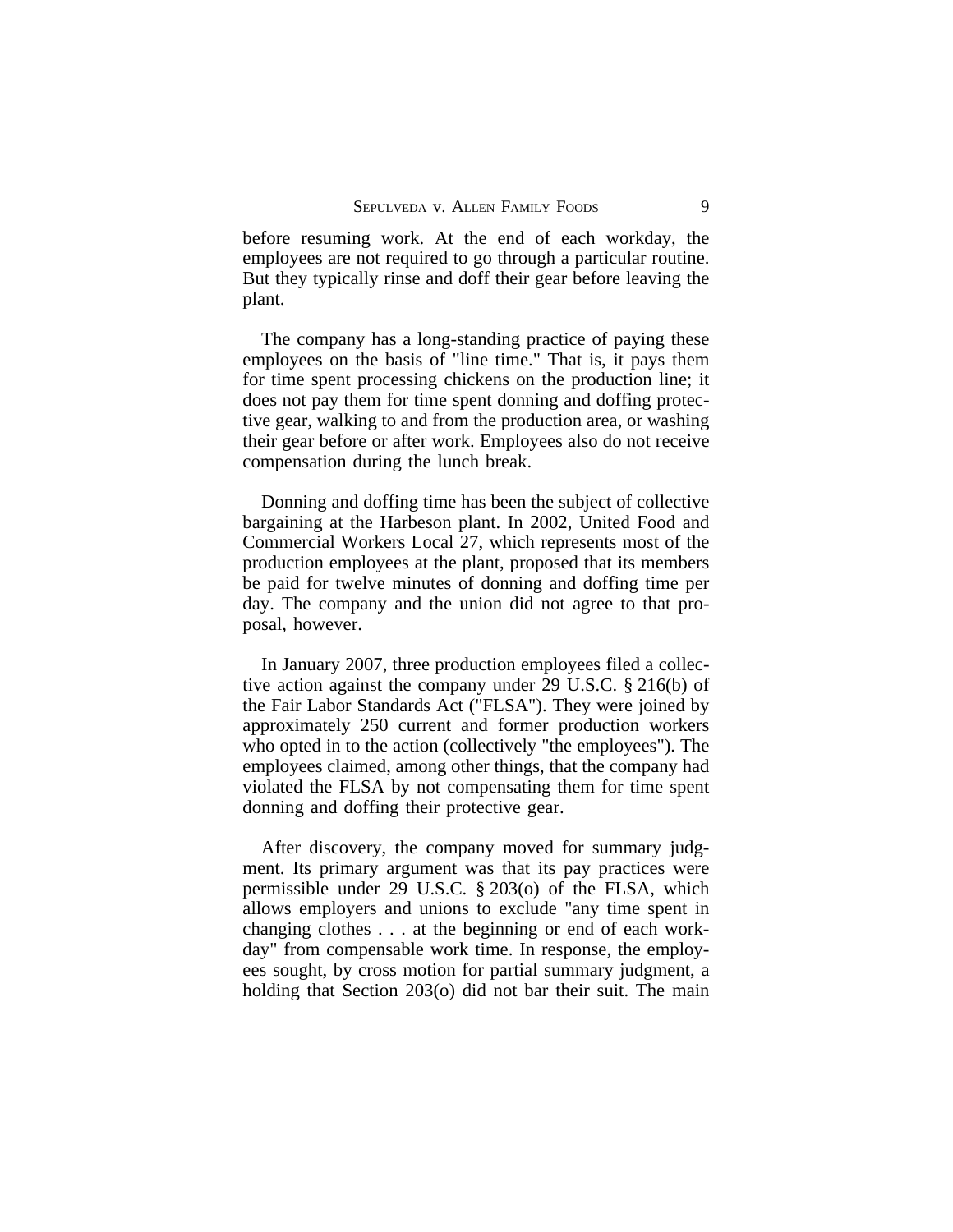issue of contention was whether donning and doffing protective gear constituted "changing clothes" within the meaning of the section.

Adopting the Eleventh Circuit's analysis in *Anderson v. Cagle's, Inc.*, 488 F.3d 945 (11th Cir. 2007), *cert. denied*, 128 S. Ct. 2902 (2008), the district court held that the donning and doffing of the protective gear was "changing clothes." Accordingly, it entered summary judgment for the company. The employees now appeal.

We begin with a brief overview of the relevant statutory provisions. The FLSA guarantees covered employees a minimum hourly wage for their work and entitles them to one and one-half times their regular wage for overtime. 29 U.S.C. §§ 206, 207. A recurrent question under the Act has been when the compensable workday begins and ends. The question often arises where, as here, employees perform some tasks before productive work begins.

The FLSA does not define "work" or "workweek." But two statutory provisions do bear directly on the question of when the compensable workday begins. The first is Section 254 of the Portal-to-Portal Act, 29 U.S.C. §§ 251-62, which amends the FLSA. It provides, among other things, that employers are not required to pay their employees for "activities which are preliminary to or postliminary to" the principal activities for which they are employed, unless the employer agrees to do so. §  $254(a)(2)$ , (b). Under this provision, activities like changing clothes and washing which are performed before or after the regular work shift are "ordinarily" considered preliminary or postliminary activities and are therefore "excluded from compensable work time" by default. *Steiner v. Mitchell*, 350 U.S. 247, 249 (1956). Changing clothes and washing are not so excluded, however, if they are "an integral and indispensible part" of an employee's principal activities. *Id.* at 256.

II.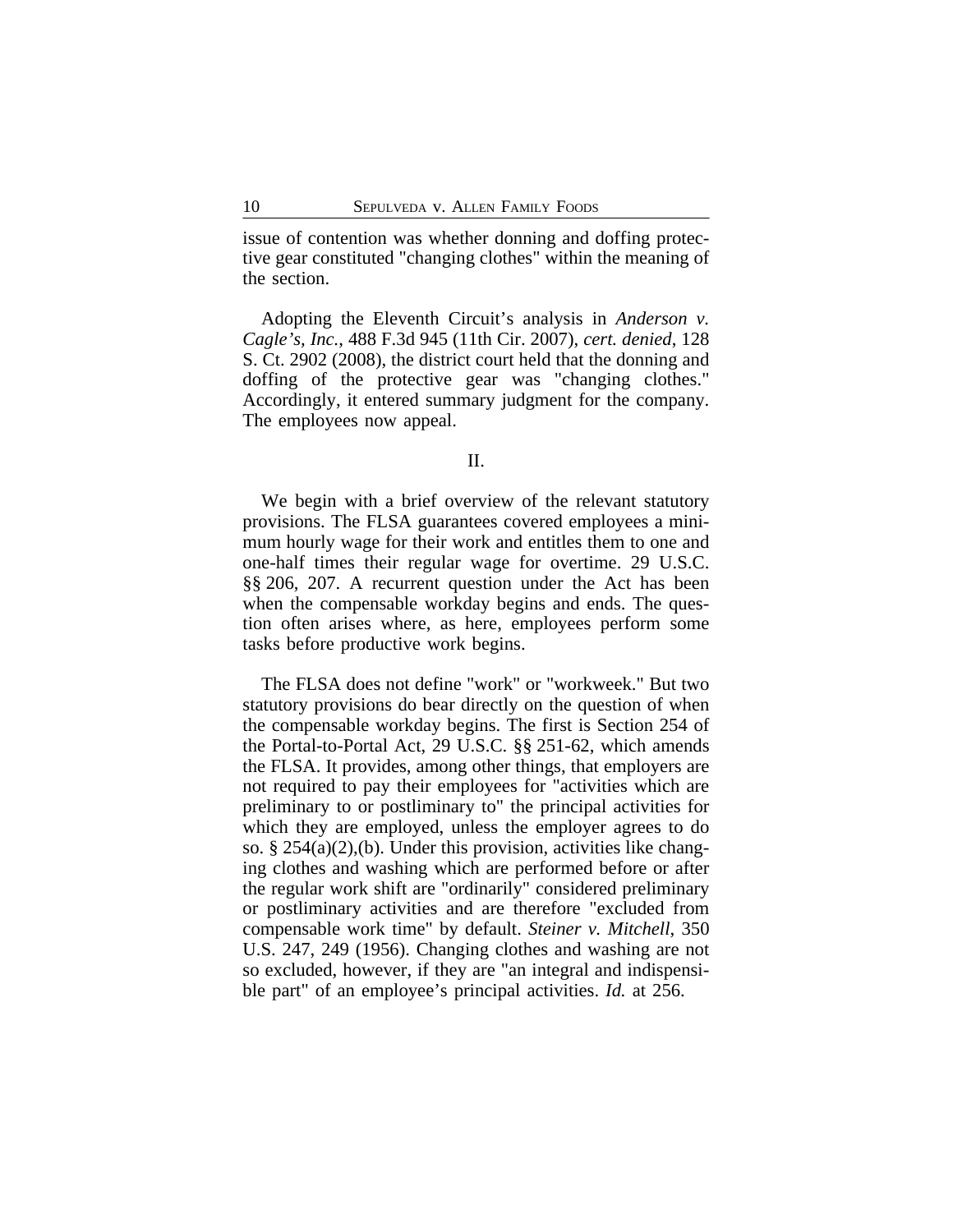The second is Section 203(o) of the FLSA. This section provides:

Hours Worked.—In determining for the purposes of [the minimum wage and overtime provisions] of this title the hours for which an employee is employed, *there shall be excluded any time spent in changing clothes or washing at the beginning or end of each workday* which was excluded from measured working time during the week involved by the express terms of or by custom or practice under a bona fide collective-bargaining agreement applicable to the particular employee.

29 U.S.C. § 203(o) (emphasis added).

While these two provisions both bear on whether changing clothes and washing count as part of the compensable workday, they operate in different yet interrelated ways. As the Supreme Court has noted, Section 203(o)'s "clear implication is that clothes changing and washing, which are otherwise a part of the principal activity [under the Portal-to-Portal Act], may be expressly excluded from coverage by agreement." *Steiner*, 546 U.S. at 255. That is, even if changing clothes and washing are "integral and indispensible" and therefore not excluded from work time by default under the Portal-to-Portal Act, an employer and union may nonetheless "opt out" by excluding such time under their collective-bargaining agreement. *See Livadas v. Bradshaw*, 512 U.S. 107, 131 (1994) (describing Section 203(o) as an "opt out" provision).

In this case, either provision could potentially exclude the time that the employees spend donning and doffing. It is an open question in this circuit whether donning and doffing protective gear is a preliminary or postliminary activity or "integral and indispensible" to the principal activity of poultry processing. If it is the former, then time spent on the activity is excluded by default under the Portal-to-Portal Act. The dis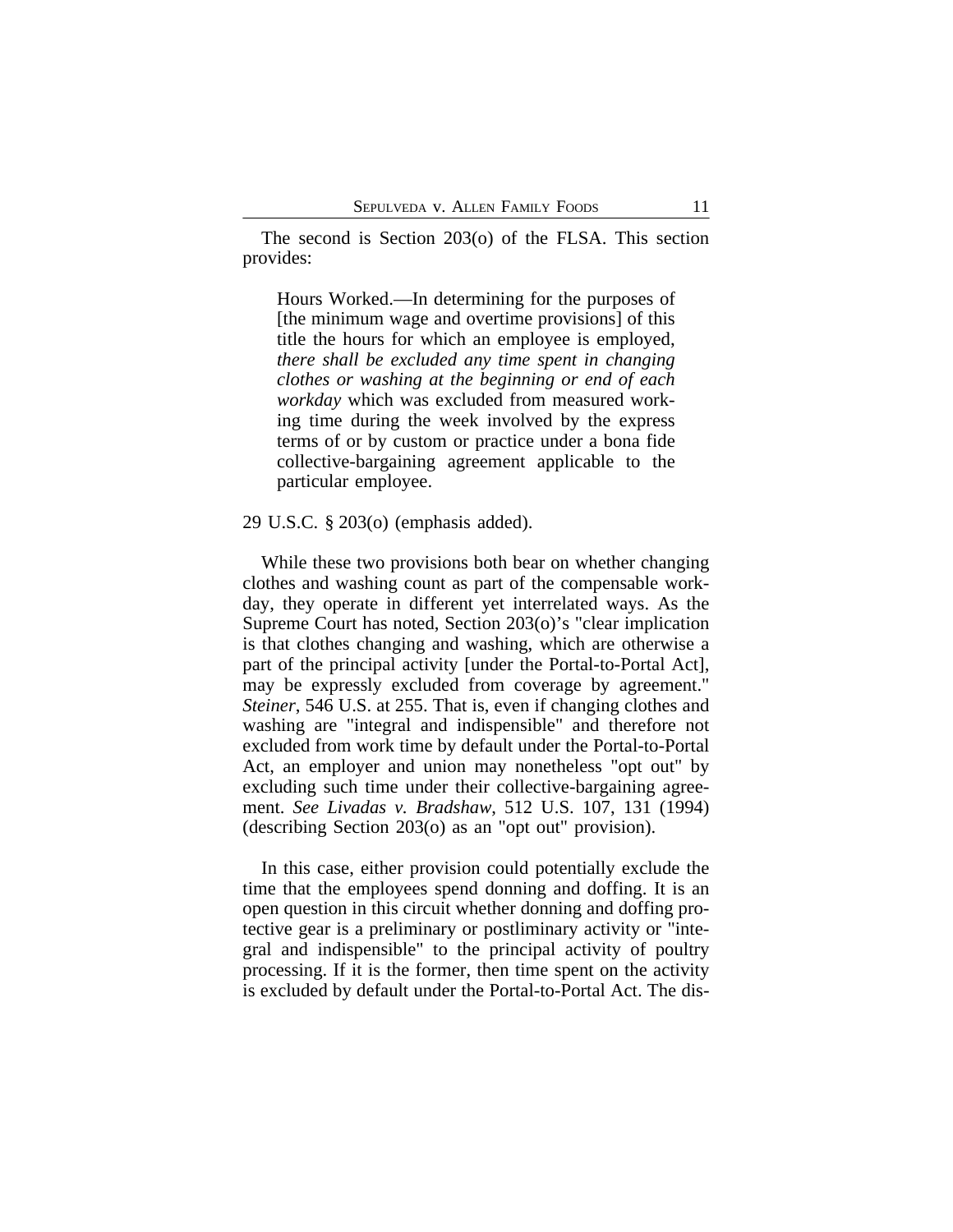trict court did not reach that question, however, and we need not do so here. For whatever the applicability of the Portal-to-Portal Act exclusion, the time spent on these activities may be excluded from the compensable workday if Section 203(o) applies.

Section 203(o) applies to donning and doffing of protective gear at the beginning and end of each day if two conditions are met. First, these activities must constitute "changing clothes" within the meaning of the statute. Second, time spent on these activities must be excluded from the workday by the express terms of or the customs and practices under a bona fide collective bargaining agreement.

The employees concede the existence of such a custom or practice and for good reason. *See* Br. of Appellants at 8 n.2 ("Plaintiffs do not contest the 'custom or practice' part of the exclusion."). The company's practice of paying the employees on a "line time" basis is long-standing. While one of the unions at the plant proposed adding donning and doffing time, this proposal was never agreed upon, and the custom or practice remains in place.

The question presented in this case, therefore, is whether donning and doffing protective gear counts as "changing clothes." If so, then time spent on these activities is not compensable under the FLSA.

# III.

The employees argue that Section 203(o) does not apply for two main reasons: the items at issue are not "clothes," and the act of donning and doffing them is not "changing." We disagree on both points. In our view, Section 203(o) was intended to leave the compensability of this very sort of activity to the collective-bargaining process.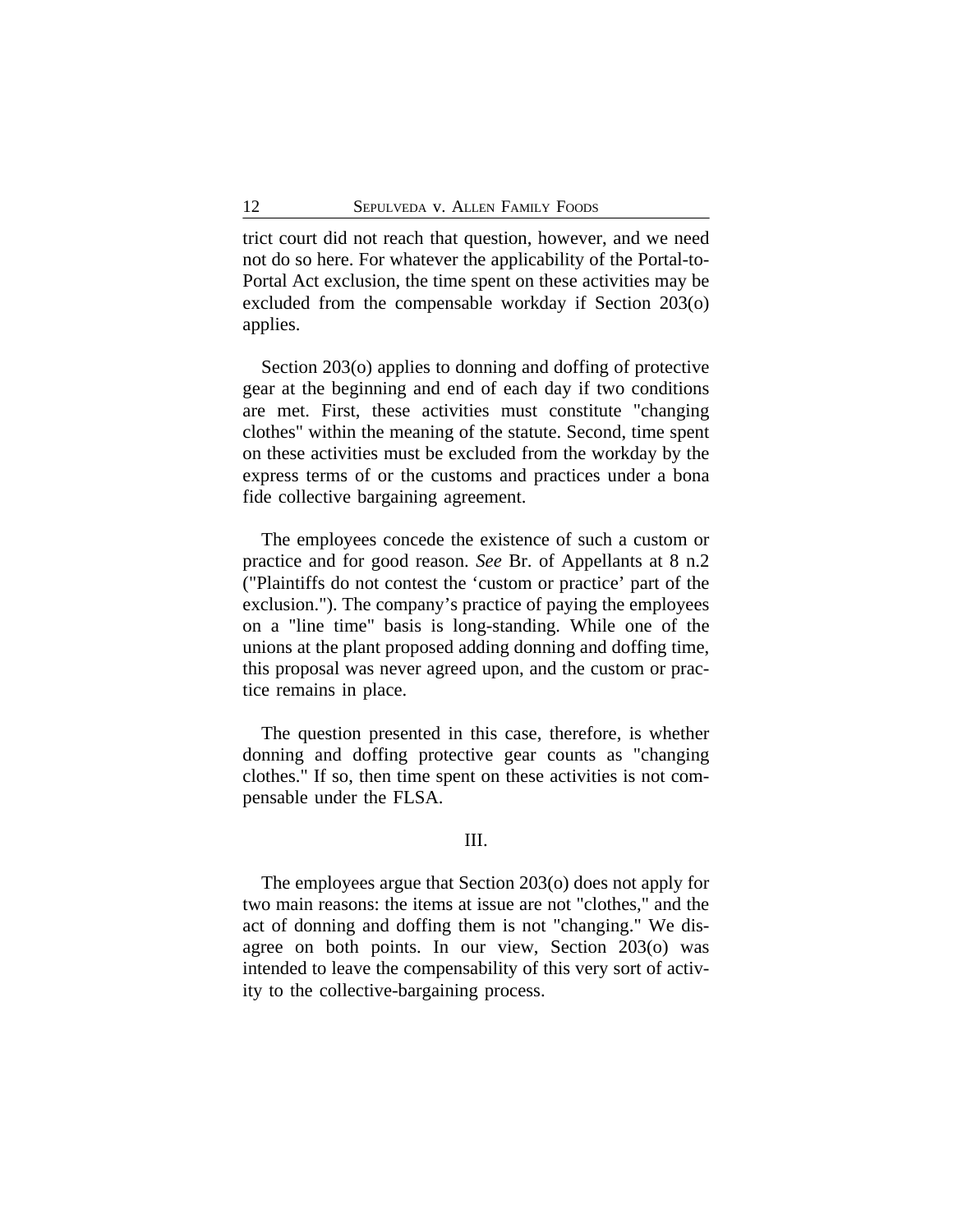#### A.

"We begin, as always, with the text of the statute." *Permanent Mission of India to the United Nations v. City of New York*, 551 U.S. 193, 197 (2007). The statute does not define the phrase "changing clothes." Accordingly, we apply the "fundamental canon of statutory construction" that "words will be interpreted as taking their ordinary, contemporary, common meaning." *Perrin v. United States*, 444 U.S. 37, 42 (1979).**<sup>1</sup>**

We first turn to the plain meaning of the word "clothes." A leading dictionary defines "clothes" as "clothing," which in turn is defined as "covering for the human body or garments in general: all the garments and accessories worn by a person at any one time." Webster's Third New International Dictionary 428 (unabridged) (1986) [hereinafter Webster's]. Like the Fifth and Eleventh Circuits, we conclude that this definition is "consistent with the common understanding of the word." *Anderson*, 488 F.3d at 955; *see also Bejil v. Ethicon, Inc.*, 269 F.3d 477, 480 n.3 (5th Cir. 2001) (adopting this definition). This definition certainly encompasses the items which are at issue here. All the required items serve as "covering." The shoes, smocks, aprons, gloves, and sleeves easily qualify as "garments," while the bump caps, ear plugs, hairnets, arm shields, and glasses fall comfortably within the category of "accessories."

<sup>&</sup>lt;sup>1</sup>The employees urge us to construe Section 203(o) narrowly in order to effectuate the remedial purposes of the FLSA. As they acknowledge, however, not all courts have applied this standard of interpretation to Section 203(o) because the section simply defines "Hours Worked" rather than exempting entire categories of employees from FLSA's protection. *Compare Anderson*, 488 F.3d at 957 (declining to apply the standard), *with Alvarez v. IBP, Inc.*, 339 F.3d 894, 905 (9th Cir. 2003) (applying the standard). We need not enter this debate. Even if this standard of interpretation applies, we still must "giv[e] due regard to the plain meaning of statutory language and the intent of Congress." *A.H. Phillips, Inc. v. Walling*, 324 U.S. 490, 493 (1945).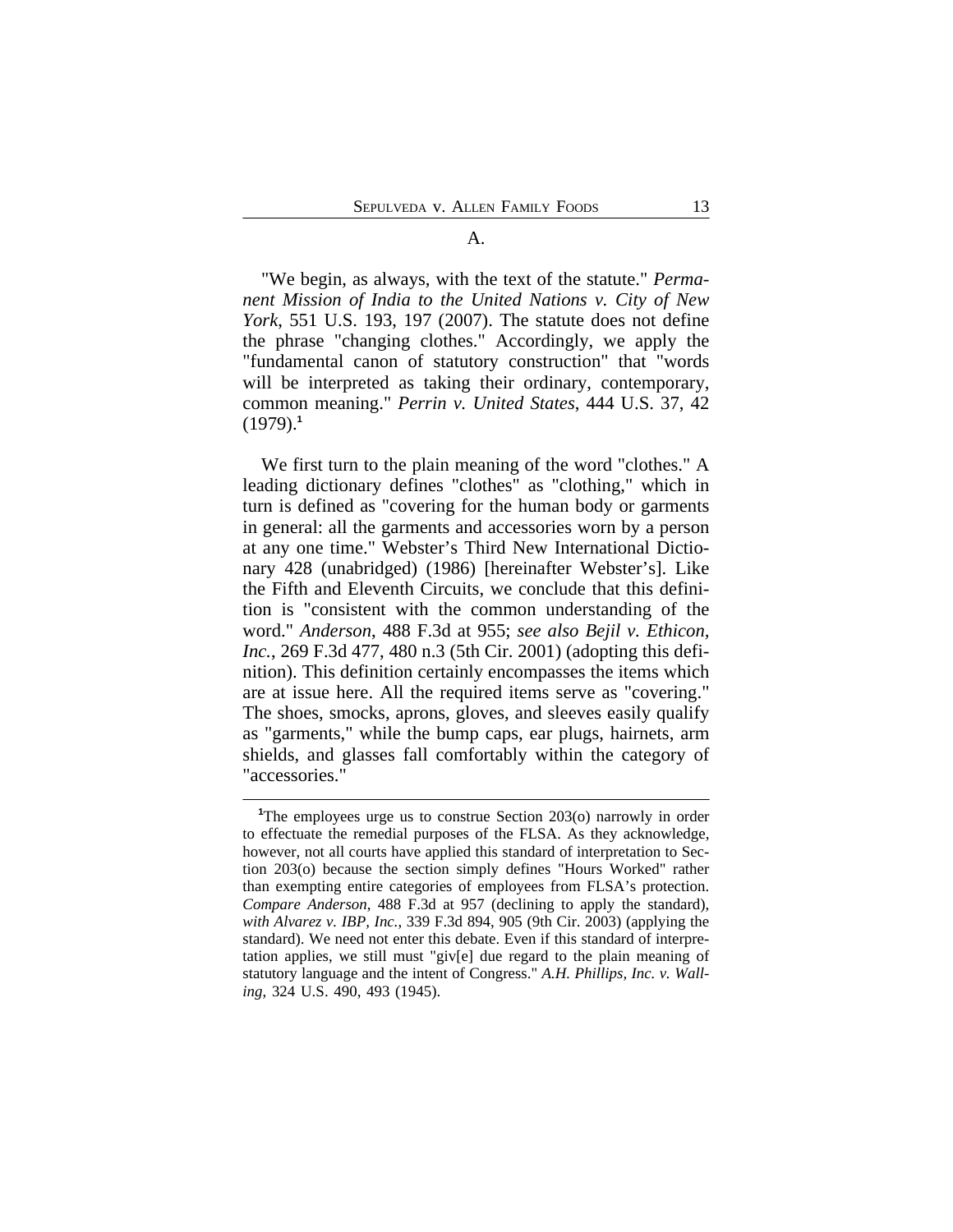The employees argue that the "plain text" of the statute "does not permit" this interpretation. Br. of Appellants at 15. In their view, "clothes" encompasses only "regular undergarments and outerwear" of the sort "that one would wear on the street." *Id.* at 15, 17. While this definition might embrace standard company uniforms, their argument goes, it excludes items worn for protection from hazards in the workplace. We find this cramped interpretation of the term "clothes" unpersuasive for two main reasons.

First of all, we fail to see why the term "clothes" would refer to only "ordinary" or "street clothes." *Id.* at 15, 16. The statute does not use such qualifying adjectives; nor shall we. The statute explicitly refers to "changing clothes . . . at the beginning or end of each *workday*." § 203(o) (emphasis added). It is obvious from both the language and the subject matter of the statute that Congress was talking about work clothes and not, say, just street clothes or pajamas. The statute encompasses precisely the sort of clothes that people wear to, at, or from work, which are often quite different from the sort that people wear on their own time.

Second, "we see no need to distinguish uniforms from protective clothes." *Anderson*, 488 F.3d at 955. Clothes commonly protect the people who wear them, either from weather conditions or physical hazards, and the fact they are worn for that very purpose does not mean that they cease to be clothes. "A cloth jumpsuit, for instance, is probably clothing even if worn by a car mechanic as protection from oil and grease." *Kassa v. Kerry, Inc.*, 487 F. Supp. 2d 1063, 1067 (D. Minn. 2007). Likewise, a steel-toe boot is clothing even if worn as protection from hazards on the factory floor. We fail to see, therefore, how protective clothing is somehow not clothing. This fact is illustrated by federal regulations which the employees themselves cite in support of their position. Br. of Appellants at 20 n.5. The Occupational Safety and Health Administration, for example, defines "personal protective equipment" as "specialized *clothing* or equipment worn by an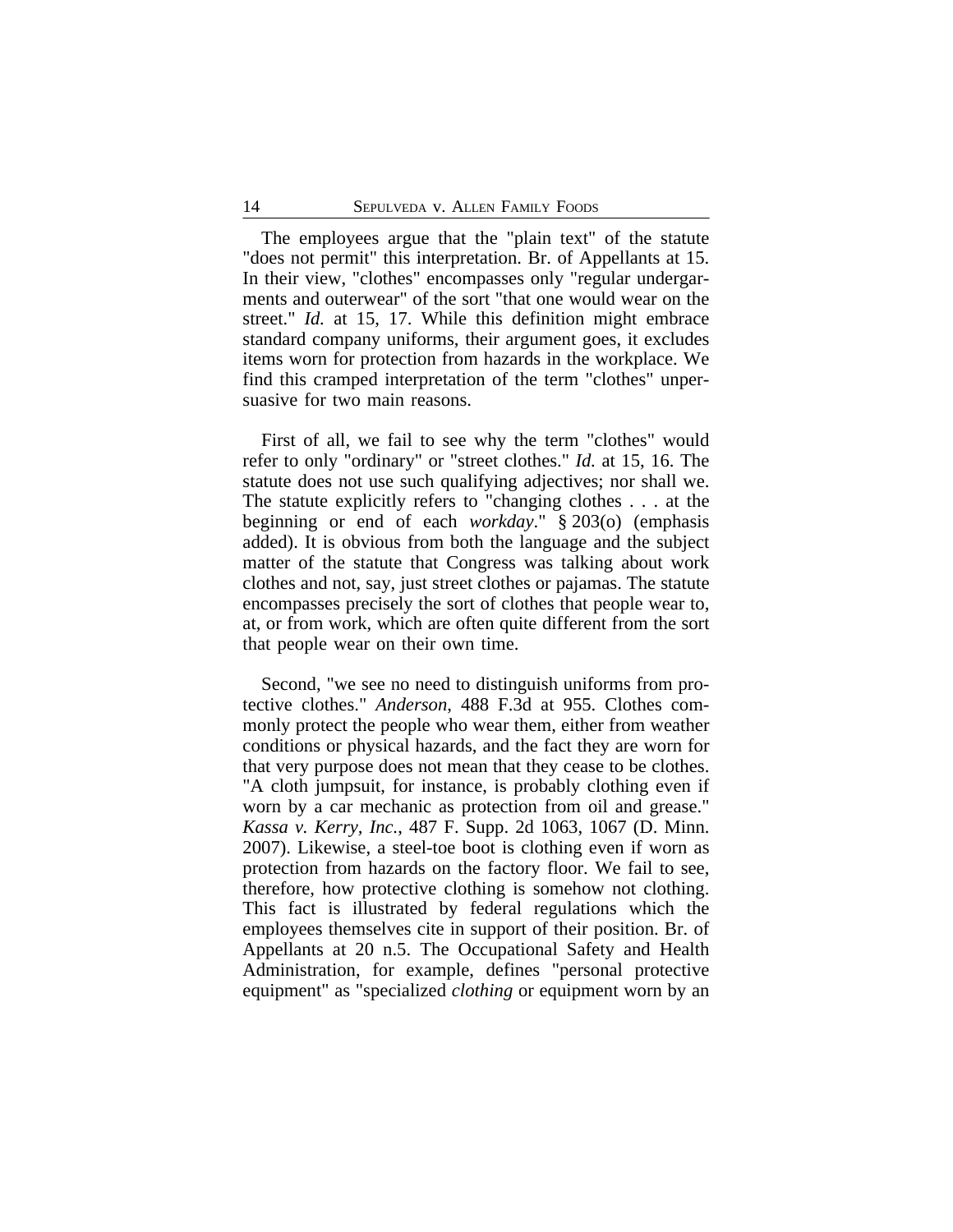employee for protection against a hazard." 29 C.F.R. § 1910.1030(b) (emphasis added).

Section 203(o) makes no distinction between protective and non-protective clothes. That provision "simply uses the term 'clothes,' which would seem to indicate that it includes all clothing, including that which also constitutes personal protective equipment." *Figas v. Horsehead Corp.*, No. 06-1344, 2008 WL 4170043, at \*10 (W.D. Pa. Sept. 3, 2008) (emphasis omitted). Because many work clothes are protective to some extent, the distinction urged upon us by the employees would be difficult, if not impossible, for courts to administer in a consistent and coherent manner. As counsel for the employees acknowledged at oral argument, the steel-toe shoes at issue here could be reasonably classified as either "normal" clothes or "protective gear." So too could the aprons, smocks, or rubber gloves. These are but a few examples of the many difficult determinations that courts would be required to make were we to adopt the employees' piece-by-piece approach to clothing.

This case, by contrast, involves a straightforward application of the statutory text. It concerns what other courts have described as "standard safety equipment." *See Reich v. IBP, Inc.*, 38 F.3d 1123, 1125-26 (10th Cir. 1994).**<sup>2</sup>** Like the Elev-

**<sup>2</sup>**The employees rely heavily on the Ninth Circuit's decision in *Alvarez*, which holds that the protective items worn in the beef and pork industries are not "clothes" within the meaning of Section 203(o). 339 F.3d at 904- 05, *aff'd on other grounds*, 546 U.S. 21 (2005). We need not adopt either the Ninth Circuit's holding or rationale to note that appellants' reliance is misplaced. In *Alvarez*, the Ninth Circuit distinguished between "nonunique gear" such as hardhats and safety goggles and "unique gear" such as metal-mesh leggings and Kevlar gloves. *Id.* at 903. With respect to the non-unique items, it held that time spent donning and doffing was "noncompensable as *de minimis*." *Id.* at 904. Thus, if the items in this case qualify as non-unique (which they certainly do), then the Ninth Circuit reaches the conclusion that the employees are not entitled to compensation, albeit for a different reason.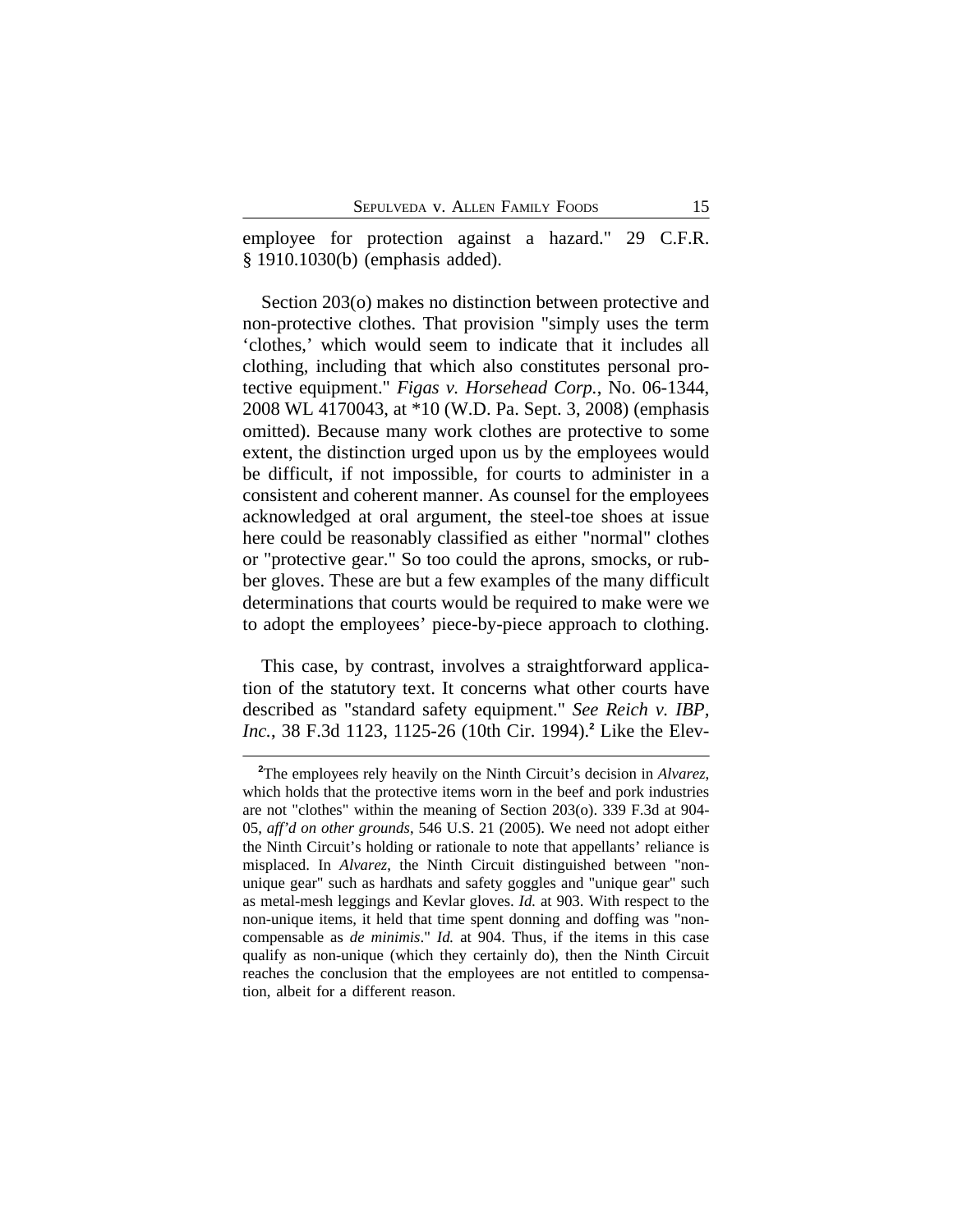enth Circuit, we conclude that these items "fit squarely" within the definition of "clothes." *Anderson*, 488 F.3d at 956.**<sup>3</sup>**

We now turn to the plain meaning of the term "changing." To "change" means "to make different," that is "to modify in some particular way but short of conversion to something else." Webster's 373; *see Anderson*, 488 F.3d at 956 (adopting this definition). The employees contend, however, that the term "changing" requires the exchange or substitution of one item for another. In their view, simply layering protective gear on top of one's clothes does not count as "changing."

We reject this narrow definition. "Nothing in the statute's language suggests that its application turns on whether one must fully disrobe or exchange one shirt, for example, for another." *Id.* at 956. And it would make little sense for the statute to impose such a requirement. If it did, compensation for putting on a company-issued shirt might turn on something as trivial as whether the employee did or did not take off the t-shirt he wore into work that day. Thus, "we conclude that one need not exchange clothes to change clothes for purposes of applying § 203(o)." *Id.* Rather, one can also change

**<sup>3</sup>**Our interpretation of the term "clothes" is consistent with that of the Department of Labor, the agency responsible for administering the FLSA. *See* Fair Labor Standards Act, U.S. Dep't of Labor, Wage & Hour Div. Advisory Op. Ltr. No. FLSA2002-2 (June 6, 2002) ("[W]e interpret 'clothes' under section 3(o) to include items worn on the body for covering, protection, or sanitation . . . ."); *see also* Fair Labor Standards Act, U.S. Dep't of Labor, Wage & Hour Div. Advisory Op. Ltr. No. FLSA2007-10 (May 14, 2007) (reiterating this view). We recognize that the Department has not always held this view. *See* Fair Labor Standards Act, U.S. Dep't of Labor, Wage & Hour Div. Advisory Op. Ltr. (Dec. 3, 1997) ("[S]ection 3(o) does not encompass protective safety equipment . . . ."); *see also* Fair Labor Standards Act, U.S. Dep't of Labor, Wage & Hour Div. Advisory Op. Ltr. (Jan. 15, 2001) (reiterating this view). The Eleventh Circuit found the more recent letter "more persuasive than the earlier ones." *Anderson*, 488 F.3d at 957. Whatever may be the case, our own view rests upon the language of the statute, not upon the gyrating agency letters on the subject.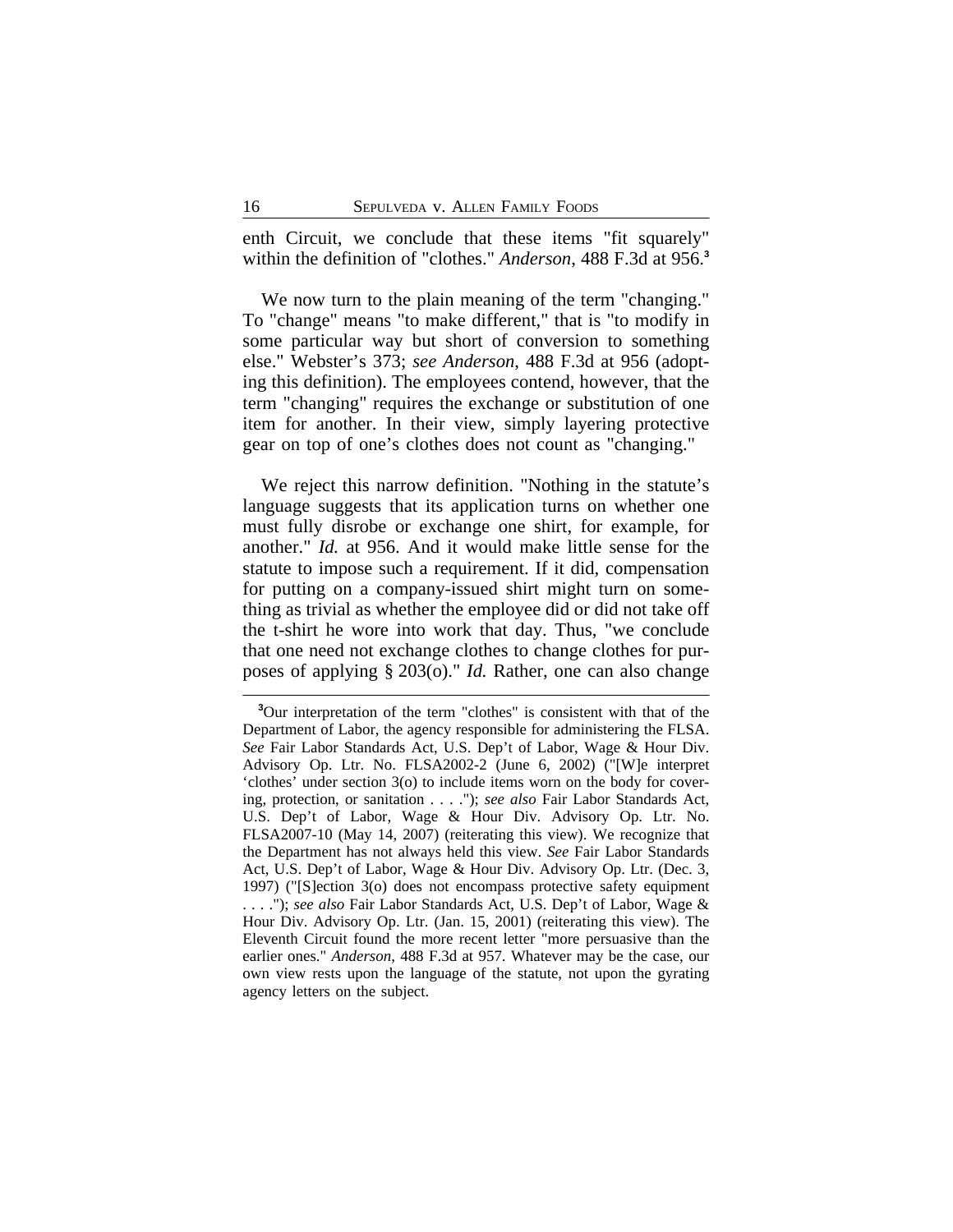something by modifying it. Accordingly, the employees' act of donning and doffing their equipment fits comfortably within the meaning of "changing."**<sup>4</sup>**

### B.

Our reading of the text finds additional support in the purpose of Section 203(o), made evident by the circumstances leading to its enactment. Both Section 203(o) and the Portalto-Portal Act, enacted two years earlier, were intended to give employers and employees greater latitude to determine when the work day begins and ends. Were we to adopt the appellants' reading of Section 203(o)'s text, we would undermine rather than respect that purpose.

As noted above, the FLSA, which was enacted in 1938, does not define the terms "work" or "workweek." The Supreme Court defined these terms "broadly" in its early FLSA cases. *IBP, Inc. v. Alvarez*, 546 U.S. 21, 25 (2005). It defined them so broadly, in fact, that Congress found it necessary to amend the statute to restore some sanctity to private employment contracts.

<sup>&</sup>lt;sup>4</sup>The employees also contend that the term "washing" in Section 203(o) does not apply to their act of washing gear at the beginning and end of each shift. Like the word "clothes," the word "washing" is not qualified. We see no reason, therefore, to treat "washing" differently than "clothes." The basic problem with the employees' complaint is that it seeks to qualify the words "washing" and "clothes," but the statute simply does not read that way.

Lastly, the employees seek compensation for the time they spend during their lunch breaks donning and doffing a few items, washing, and walking to and from the cafeteria. This time is non-compensable, however, because it is part of a bona fide meal period, *see* 29 C.F.R. § 785.19 ("Bona fide meal periods are not worktime."), and, in the alternative, *de minimis*. *See Anderson v. Mt. Clemens Pottery Co.*, 328 U.S. 680, 692 (1946) ("When the matter in issue concerns only a few seconds or minutes of work beyond the scheduled working hours, such trifles may be disregarded.").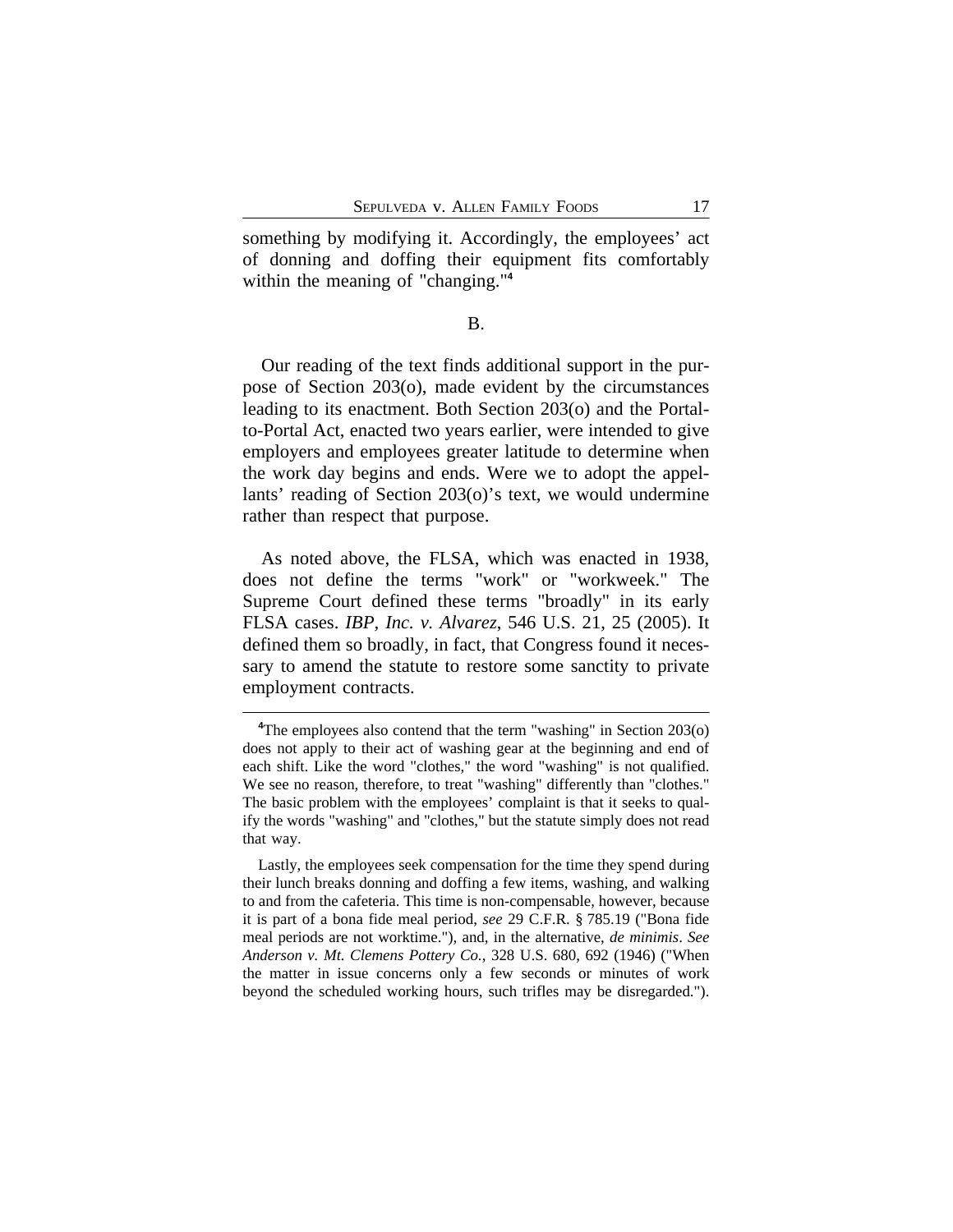Most relevant here, the Court held in 1946 that "the statutory workweek" included "all time during which an employee is necessarily required to be on the employer's premises, on duty or at a prescribed workplace." *Anderson v. Mt. Clemens Pottery Co.*, 328 U.S. 680, 690-91 (1946). As a result, time spent performing "preliminary activities" after arriving at the workplace such as "putting on aprons and overalls, removing shirts, taping or greasing arms, [and] putting on finger cots" counted as work. *Id.* at 692-93.

Many employers, however, did not have a custom or practice of paying their employees for such preliminary activities. Consequently, they faced a flood of FLSA suits following the *Mt. Clemens* decision. "By some reports, claims totaling a billion dollars on behalf of industrial employees were filed" by the end of 1946. Leah Avey, Note, *Walk to the Line, Compensable Time: Cash in the Pockets of Employees*, 32 Okla. City U. L. Rev. 135, 142 (2007).

In 1947, Congress reacted to this situation by passing the Portal-to-Portal Act. There Congress found that the FLSA had "been interpreted judicially in disregard of long-established customs, practices, and contracts between employers and employees, thereby creating wholly unexpected liabilities, immense in amount and retroactive in operation." 29 U.S.C. § 251(a). With respect to existing claims, Congress provided that "[n]o employer shall be subject to any liability or punishment" for failing to pay their employees for time that had not been compensable under then-existing contracts, customs, or practices. § 252(a). With respect to future claims, Congress provided that employers would not be required to pay their employees for, among other things, "activities which are preliminary to or postliminary to [the employee's] principal activity or activities."  $\S$  254(a)(2). Whether those activities were compensable was restored to the realm of contract, custom, and practice. § 254(b).

Two years later, Congress continued its effort to restore sanctity to private agreements by adding Section 203(o) to the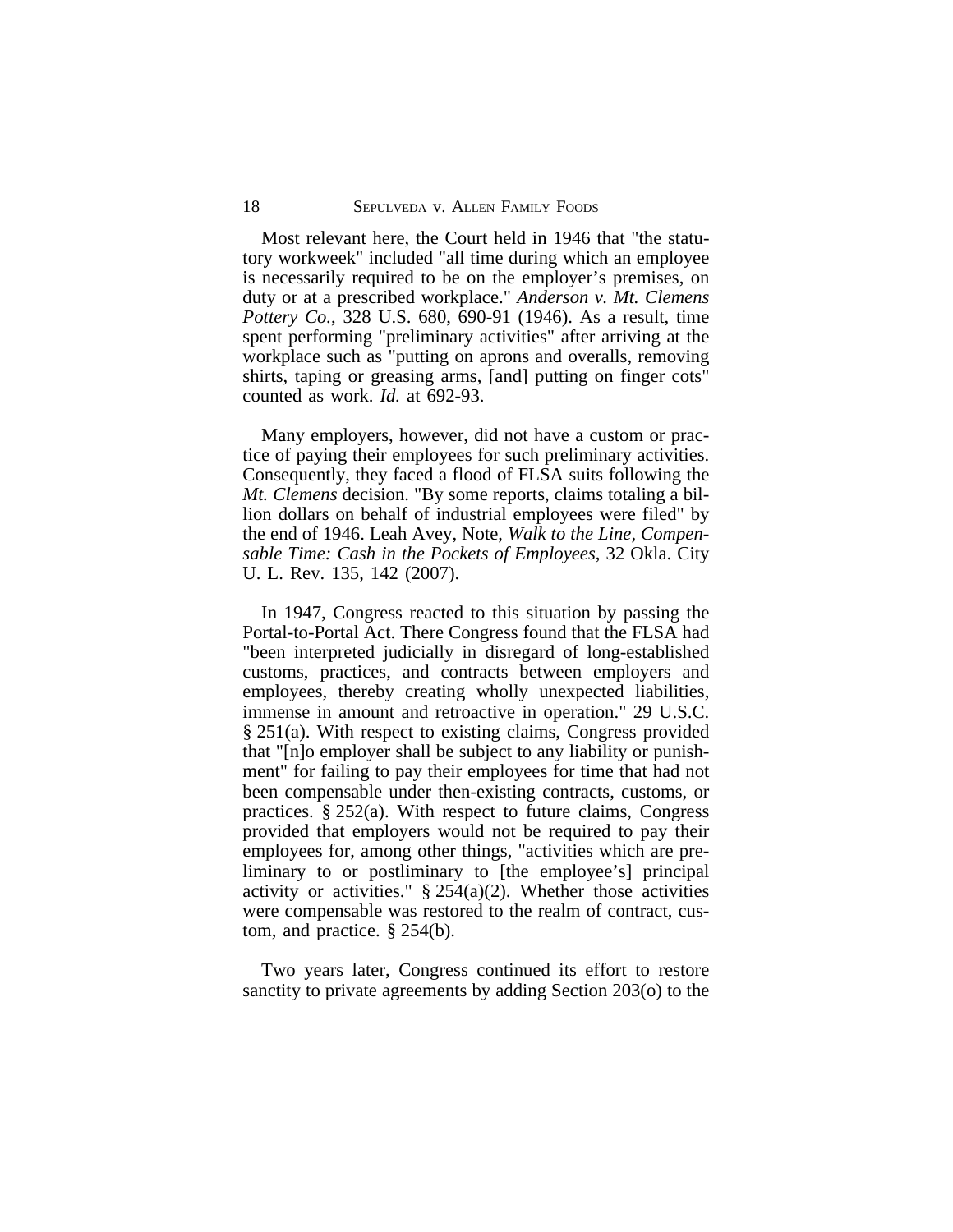FLSA. The sponsor of the amendment stated that its purpose was to "avoid<sup>[]</sup> another series of incidents which led to the portal-to-portal legislation." 95 Cong. Rec. 11210 (1949) (comments of Representative Herter). He observed that many employers and employees had "carefully threshed out" through the collective-bargaining process whether "the time taken to change clothes . . . is considered a part of the working day." *Id.* The language of Section 203(o) is thoroughly reflective of that purpose. Like the Portal-to-Portal Act, Section 203(o) reflects Congress's intention to give private parties greater discretion to define the outer limits of the workday.

The reasons behind this legislative judgment are not difficult to discern. First of all, Congress recognized that employers and unions are in a better position than either courts or agencies to "thresh[] out," *Id.*, how many minutes of compensable time to allocate to which tasks of "changing clothes." While employers and employee representatives can tailor solutions at the bargaining table to fit their particular circumstances and while negotiating parties can modify those solutions to address changing conditions, courts and agencies would find themselves in a morass of difficult, fact-specific determinations if they were ultimately charged with deciding whether and how much of this time was compensable. In short, the statute evidences a preference for private resolution of such workplace concerns, rather than management of small increments of time and particular items of clothing through the judiciary.

Second, collective bargaining allows employers and unions to reach agreements that leave both sides more satisfied than a government-imposed solution would. A union, for instance, may be willing to trade off compensation for changing clothes in return for such other objectives as higher hourly wages, enhanced benefits, or improved working conditions—as one of the unions in this very case apparently did. And an employer may be willing to offer a higher hourly wage or other benefits in lieu of compensating employees for changing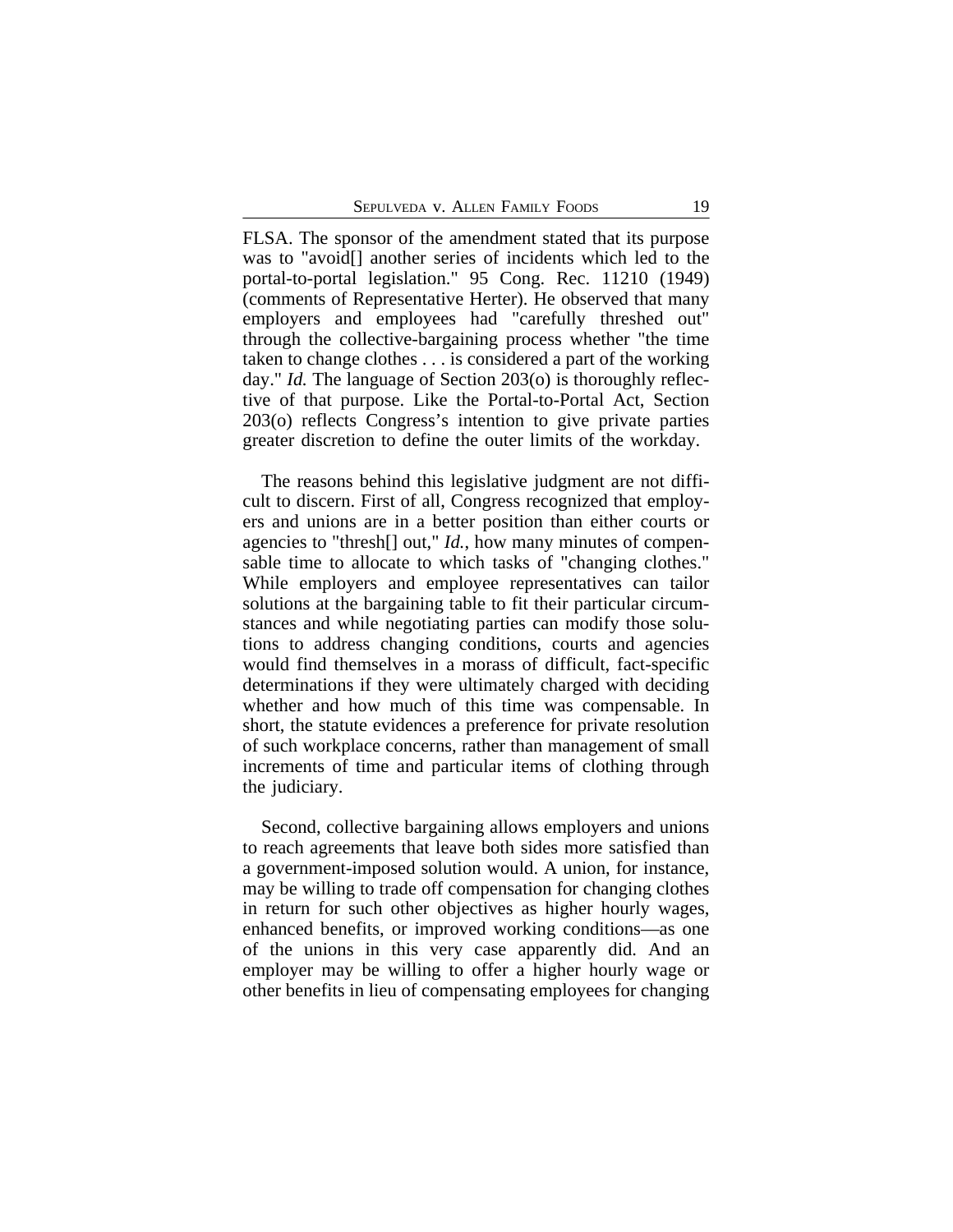clothes, given that this activity may be difficult to monitor. Taking this issue out of the give-and-take of the collectivebargaining process and putting it in courts or agencies could preclude such flexible and mutually preferable agreements.

Finally, the issue here is not whether employees should wear protective gear or whether the government may mandate that they do so. It is simply "whether [employees] should be compensated for the time they spend doing so." *Figas*, 2008 WL 4170043, at \*10 n.12. And Congress has concluded that employees would be better off if this issue were subject to collective bargaining. For, "[i]t would disserve the workers the Fair Labor Standards Act is meant to protect if employers who wished to introduce . . . more protective gear in the workplace knew that in doing so they would lose their ability to bargain with their union over the compensability of donning and doffing protective gear." Fair Labor Standards Act, U.S. Dep't of Labor, Wage & Hour Div. Advisory Op. Ltr. No. FLSA2002-2 (June 6, 2002). This sort of disincentive to workplace safety is not one that courts should casually introduce, especially in the face of a clear and contrary congressional mandate by Section 203(o).

# IV.

For the reasons above, we find that the activity of donning and doffing protective gear constitutes "changing clothes" within the meaning of Section 203(o) and is therefore not compensable under the prevailing customs or practices at the Harbeson plant. We stress that our decision does not leave these employees without protection. It simply recognizes that Congress has made a policy choice that, when it comes to time spent changing clothes and washing, the respective interests involved are best protected through the collectivebargaining process and the agreements negotiated pursuant thereto.

Accordingly, the judgment of the district court is